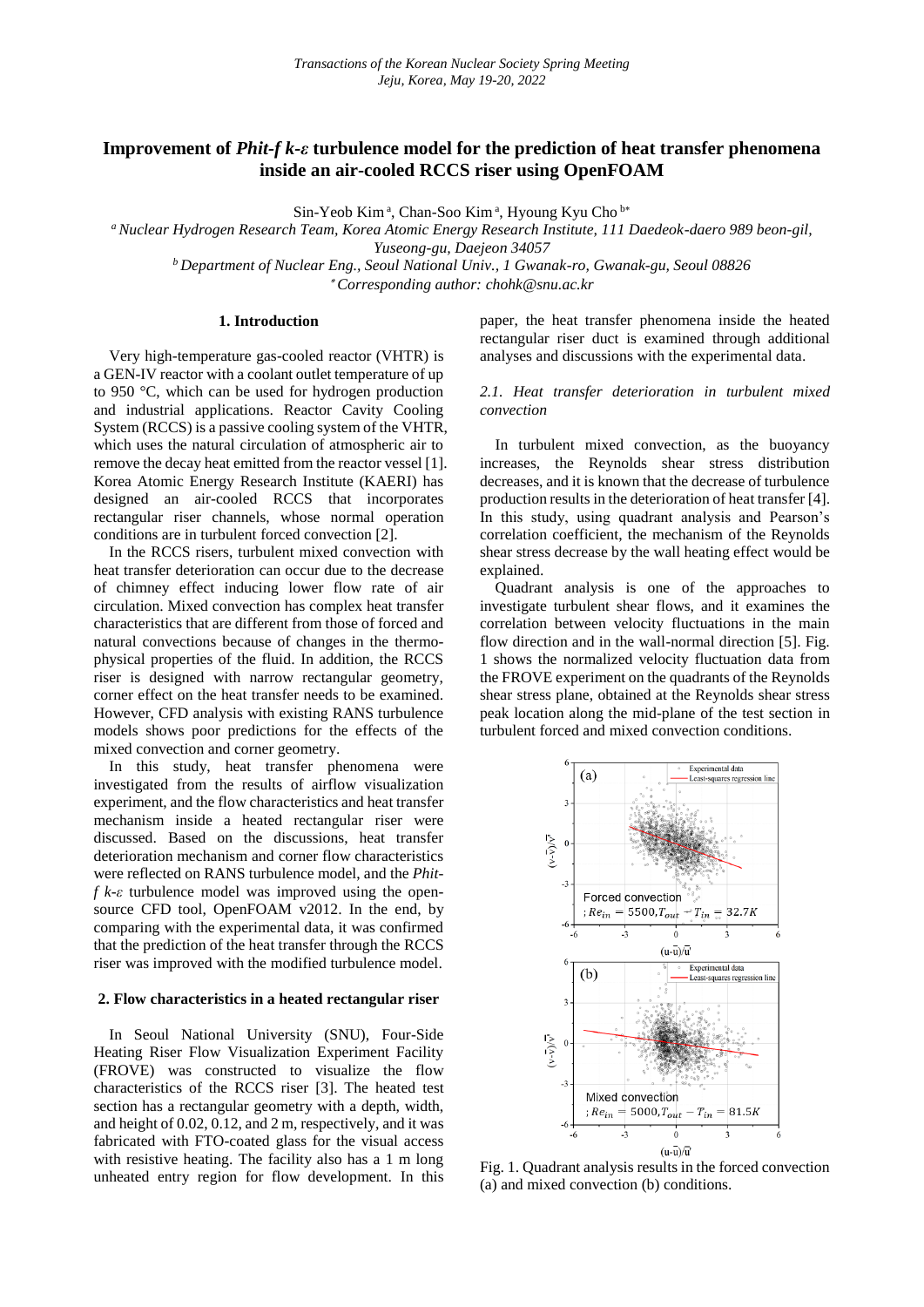From these quadrant analysis results, the change of the correlation of the two velocity fluctuations can be examined between the forced and mixed convection conditions. A linear correlation between the two velocity components is evident under the forced convection, but that was distorted in the mixed convection. In this study, to examine the correlation between the two velocity fluctuations, Pearson's correlation coefficient (*ρ*) was introduced, which can quantify the direction and strength of the linear correlation between two datasets as follows:

$$
\rho_{X,Y} = \frac{\text{cov}(X,Y)}{\sigma_X \cdot \sigma_Y} \qquad (1)
$$

where  $cov(X, Y)$  is the covariance of the two datasets and  $\sigma$  is the standard deviation of a variable. If the correlation coefficient is obtained for the two velocity fluctuations used in the above quadrant analysis, it can be represented by the Reynolds shear stress and the related two Reynolds normal stresses as follows:

$$
\rho_{u\prime,v\prime} = \frac{\text{cov}(u\prime,v\prime)}{\sigma_{u\prime}\cdot \sigma_{v\prime}} = \frac{\overline{u'\overline{v'}}}{\sqrt{\overline{u'}^2} \sqrt{\overline{v'}^2}} = \frac{R_{xy}}{\sqrt{R_{xx}R_{yy}}} \qquad (2)
$$

which is the same as the slope of the regression lines in Fig. 1. The linear correlation coefficients of the experiments are  $\rho_{FC} = -0.6731$  and  $\rho_{MC} = -0.2791$ , under the forced and mixed convection conditions, respectively. It indicates that the magnitude of the correlation between the two velocity fluctuation components was greatly reduced by the heating effect from the forced convection to the mixed convection.

Relatively more reduction of Reynolds shear stress compared to Reynolds normal stress means that the correlation induced by near-wall eddy motions is greatly reduced rather than the magnitude of the velocity fluctuation itself. Based on this assumption, it was estimated that additional vortex motions are generated by the wall heating effect, independent of the vortex motions formed by the near-wall shear.

Fig. 2 describes the rotational direction of the vortex motion by the wall shear and that of the of the vortex motion induced by the density gradient near the heated wall. The magnitude of the correlation by the vortex motion from the heating effect would increase as the density gradient increases near the heated wall along the wall-normal direction. Therefore, each vortex induced in opposite rotational directions cancels each other out, which results in the reduction of Reynolds shear stress and the heat transfer deterioration under mixed convection conditions.



Fig. 2. Formation of wall-bounded and horizontal density (*ρ*) gradient-induced vortexes near the heated wall.

#### *2.2. Corner symmetry along corner bisectors*

From the FROVE experimental results, it was confirmed that the Reynolds shear stress distribution showed a more complex and low distribution near the corners than at the center of the test section, as described in Fig. 3. Based on the experimental results, it was estimated that the flow behavior at the corner bisector was similar to that on the symmetry line between two parallel plates. This estimation was also confirmed from the results of previous studies that investigated the flow characteristics inside a rectangular duct [6].

Based on this estimation, it can be considered that the Reynolds shear stress is canceled out along the corner bisector and line of symmetry. Considering that the Reynolds shear stress distribution directly affects the production of turbulence kinetic energy, it can be seen that this distribution is consistent with the existing DNS analysis results, in which the production of turbulence near corners is reduced, as shown in Fig. 4 [7].

Near the corner, the flow characteristics are simultaneously affected by two perpendicular walls. A wall-bounded vortex is formed in the direction perpendicular to the wall, and the wall-bounded vortexes in the two vertical walls occur independently of each other. Then, the correlations between *u'* and *v'* and between *u'* and *w'* decrease depending on the distance from the two walls. Consequently, the Reynolds shear stresses from each perpendicular wall cancel each other near the corner.



and  $u'w'U^2$  in the forced convection condition ( $Re_{in}$  = 5500,  $T_{out} - T_{in} = 32.7K$ 



Fig. 4. DNS analysis result for the production of turbulence kinetic energy scaled with  $u_{\tau,c}^4/v$  inside a square duct ( $Re_{\tau,c} \approx 180$ , Marin et al., 2016)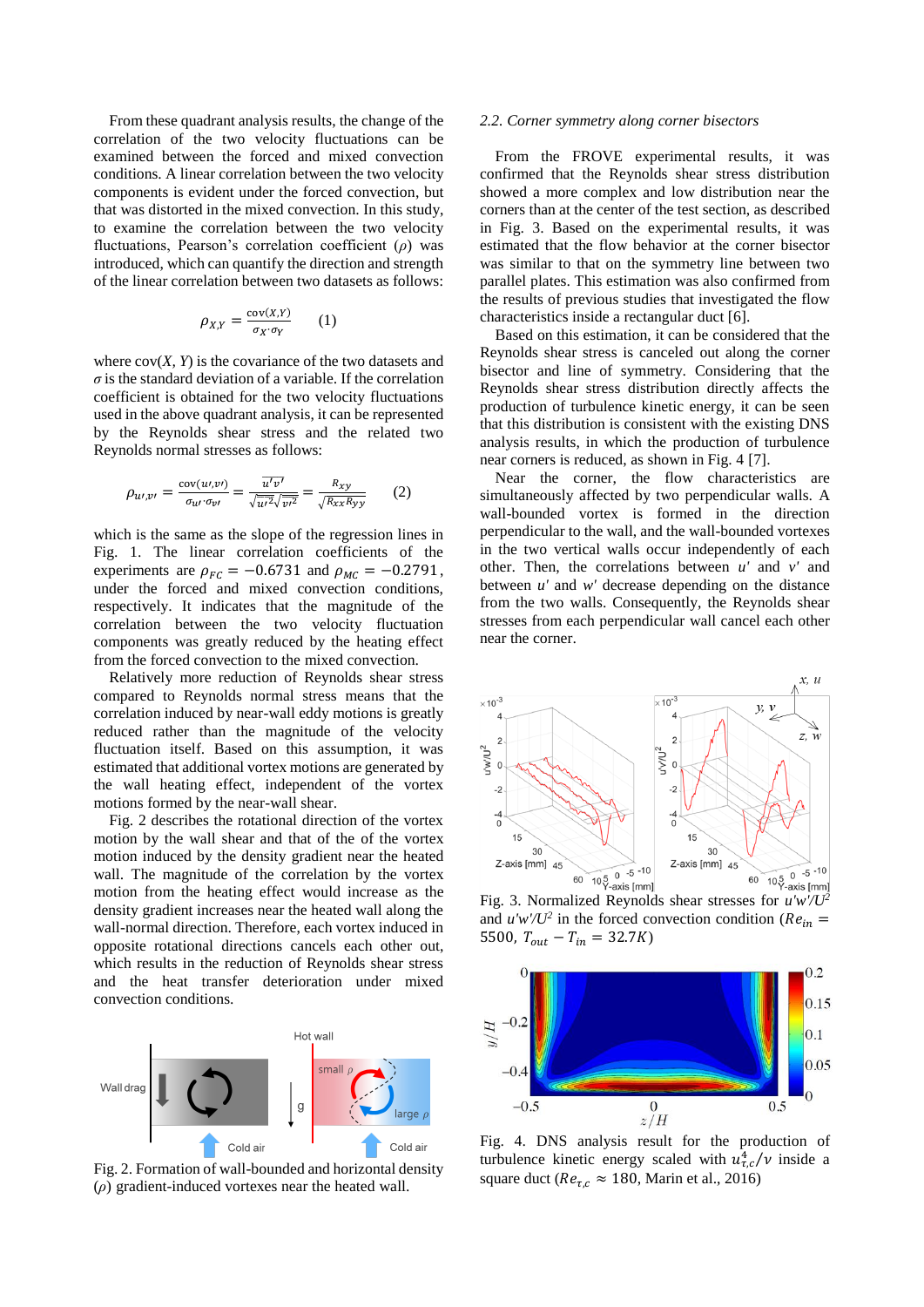#### **3. Improvement of the** *Phit-f k-ε* **turbulence model**

Based on the two estimated flow characteristics in a heated rectangular duct, which are the horizontal density gradient-induced vortex and the reduced turbulence production near the corner bisectors, the predictability of RANS turbulence model was improved. In this study, transport equations of the *Phit-f k-ε* turbulence model, which is one of the variations of the V2F *k-ε* turbulence model, were modified using OpenFOAM.

In the actual phenomenon, the heated fluid near the wall and cold fluid in the center of the test section mix with the wall-bounded vortex described in Fig. 2. In this process, fluids of different densities are arranged in the vertical direction (or gravity parallel direction), and turbulent mixing occurs according to the velocity distribution and buoyancy force. This phenomenon is naturally reflected in LES and DNS analyses, which simulate the behavior of large eddies. However, in RANS turbulence modeling, which predicts the average temperature field, the turbulent mixing effect due to buoyancy production is negligible in the vertical direction owing to the small vertical average temperature gradient in the developed flow region. Therefore, this phenomenon is inherently excluded in RANS turbulence modeling.

Therefore, in this study, based on the concept of passive scalar transport analysis adopted in turbulence modeling, an additional vortex motion was inferred by proposing new turbulence production term. The vortex motion is repeatedly induced by the density gradient in the radial direction or the wall-normal direction, and affects the Reynolds shear stress distribution near the wall. This vortex motion is formed regardless of the flow direction or wall-bounded vortex. Therefore, the Reynolds shear stress is determined by the interaction between the wall-bounded and horizontal density gradient-induced vortexes.

The buoyancy production term  $(G_b)$  is calculated using the dot product of the temperature gradient and gravitational acceleration vector as follows:

$$
G_b = \beta \frac{\mu_t}{\mathrm{Pr}_t} (\nabla \overline{T} \cdot \overrightarrow{g}) = -\frac{\mu_t}{\mathrm{Pr}_t} (\nabla \overrightarrow{\rho} \cdot \overrightarrow{g}) / \overrightarrow{\rho} \tag{3}
$$

In this study, the magnitude of the production term by the horizontal (or gravity-perpendicular) density gradient-induced vortex is defined in a form similar to that of the buoyancy production term. The sign of this production term is based on its relationship with the wallbounded vortex. As a result, the production term by the horizontal density gradient-induced vortex is given by:

$$
G_{gperp} = -\frac{\frac{\mu_t}{\text{Pr}_t} |\vec{g}| (\nabla \overline{\rho} \frac{-\nabla (U \cdot \hat{g})}{|\nabla (U \cdot \hat{g})|})}{\overline{\rho}} \tag{4}
$$

 $\hat{g}$  is the unit vector parallel to the gravitational acceleration vector. This newly proposed term is added to the turbulence production term of all transport equations of the *Phit-f k-ε* turbulence model.

RANS turbulence models adopting the linear eddy viscosity assumption cannot predict the anisotropy of Reynolds stresses, which are important for predicting flow characteristics near corners. However, according to the estimation in Section 2.2, in the vicinity of corners, turbulence production decreases along the corner bisectors because it is more affected by the symmetry of the two adjacent walls than the turbulence anisotropy near the wall or the increase of turbulence production by the wall shear. Therefore, to predict the symmetric flow characteristics along the corner bisectors, the elliptic relaxation equation of the *Phit-f k-ε* turbulence model was modified in the present study.

Durbin introduced an elliptic relaxation function as an additional transport equation to predict the near-wall flow behavior [8]. This approach can simulate the symmetrical behavior along the symmetry line between the two parallel plates, therefore, the elliptic relaxation equation was modified to predict the symmetrical flow characteristics along the corner bisector in this study.

Durbin proposed an elliptic relaxation equation between two-dimensional infinite plates as follows:

$$
L^2 \frac{\partial^2}{\partial y^2} f_{22} - f_{22} = -\frac{\Pi_{22}}{k} - \frac{[\overline{v^2}/k - \frac{2}{3}]}{T}
$$
 (5)

To simulate the symmetrical behavior along the corner bisector, as shown in Fig. 5 with the  $y' - z'$  coordinate system, a formula was proposed based on the above elliptic relaxation equation as follows:

$$
L^{2} \frac{\partial^{2}}{\partial y'^{2}} f(y', z') - f(y', z') = g(k, v_{t}) \qquad (6)
$$

If the chain rule is used to rotate the  $y' - z'$  coordinate system to the existing  $y - z$  coordinate system, a mixed derivative term is required in addition to two second derivative terms as follows:

$$
\frac{\partial^2}{\partial y'^2} = \cos^2\left(\frac{\pi}{4}\right)\frac{\partial^2}{\partial y^2} - 2\cos\left(\frac{\pi}{4}\right)\sin\left(\frac{\pi}{4}\right)\frac{\partial^2}{\partial y \partial z} \n+\sin^2\left(\frac{\pi}{4}\right)\frac{\partial^2}{\partial z^2} = \frac{1}{2}\left(\frac{\partial^2}{\partial y^2} - 2\frac{\partial^2}{\partial y \partial z} + \frac{\partial^2}{\partial z^2}\right) \tag{7}
$$



Fig. 5. Line of symmetry between two perpendicular walls with different coordinate systems